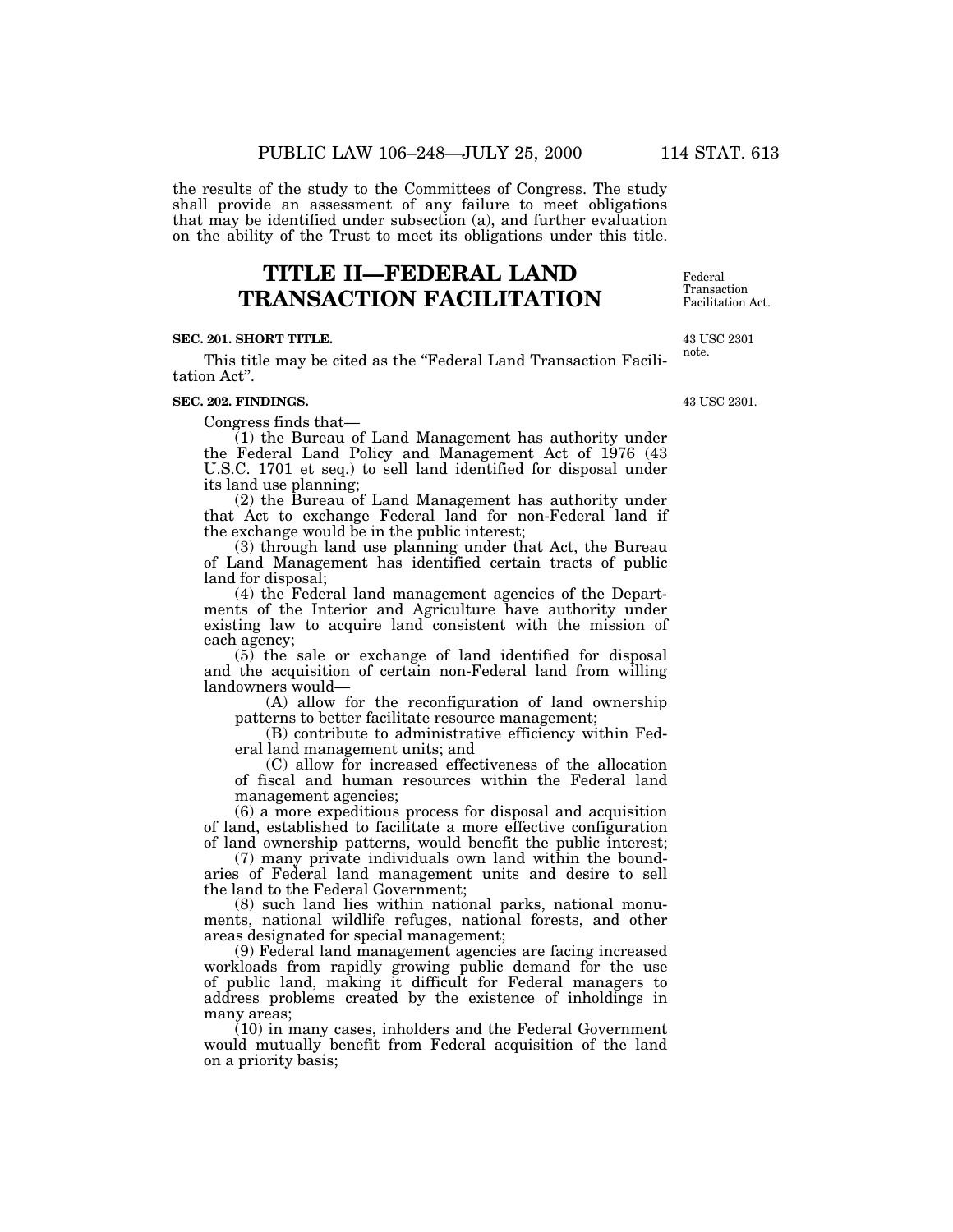(11) proceeds generated from the disposal of public land may be properly dedicated to the acquisition of inholdings and other land that will improve the resource management ability of the Federal land management agencies and adjoining landowners;

(12) using proceeds generated from the disposal of public land to purchase inholdings and other such land from willing sellers would enhance the ability of the Federal land management agencies to—

(A) work cooperatively with private landowners and State and local governments; and

(B) promote consolidation of the ownership of public and private land in a manner that would allow for better overall resource management;

(13) in certain locations, the sale of public land that has been identified for disposal is the best way for the public to receive fair market value for the land; and

(14) to allow for the least disruption of existing land and resource management programs, the Bureau of Land Management may use non-Federal entities to prepare appraisal documents for agency review and approval consistent with applicable provisions of the Uniform Standards for Federal Land Acquisition.

43 USC 2302.

# **SEC. 203. DEFINITIONS.**

In this title:

(1) EXCEPTIONAL RESOURCE.—The term ''exceptional resource'' means a resource of scientific, natural, historic, cultural, or recreational value that has been documented by a Federal, State, or local governmental authority, and for which there is a compelling need for conservation and protection under the jurisdiction of a Federal agency in order to maintain the resource for the benefit of the public.

(2) FEDERALLY DESIGNATED AREA.—The term ''federally designated area'' means land in Alaska and the eleven contiguous Western States (as defined in section 103(o) of the Federal Land Policy and Management Act of 1976 (43 U.S.C. 1702(o))) that on the date of enactment of this Act was within the boundary of—

(A) a national monument, area of critical environmental concern, national conservation area, national riparian conservation area, national recreation area, national scenic area, research natural area, national outstanding natural area, or a national natural landmark managed by the Bureau of Land Management;

(B) a unit of the National Park System;

(C) a unit of the National Wildlife Refuge System;

(D) an area of the National Forest System designated for special management by an Act of Congress; or

(E) an area within which the Secretary or the Secretary of Agriculture is otherwise authorized by law to acquire lands or interests therein that is designated as—

(i) wilderness under the Wilderness Act (16 U.S.C. 1131 et seq.);

(ii) a wilderness study area;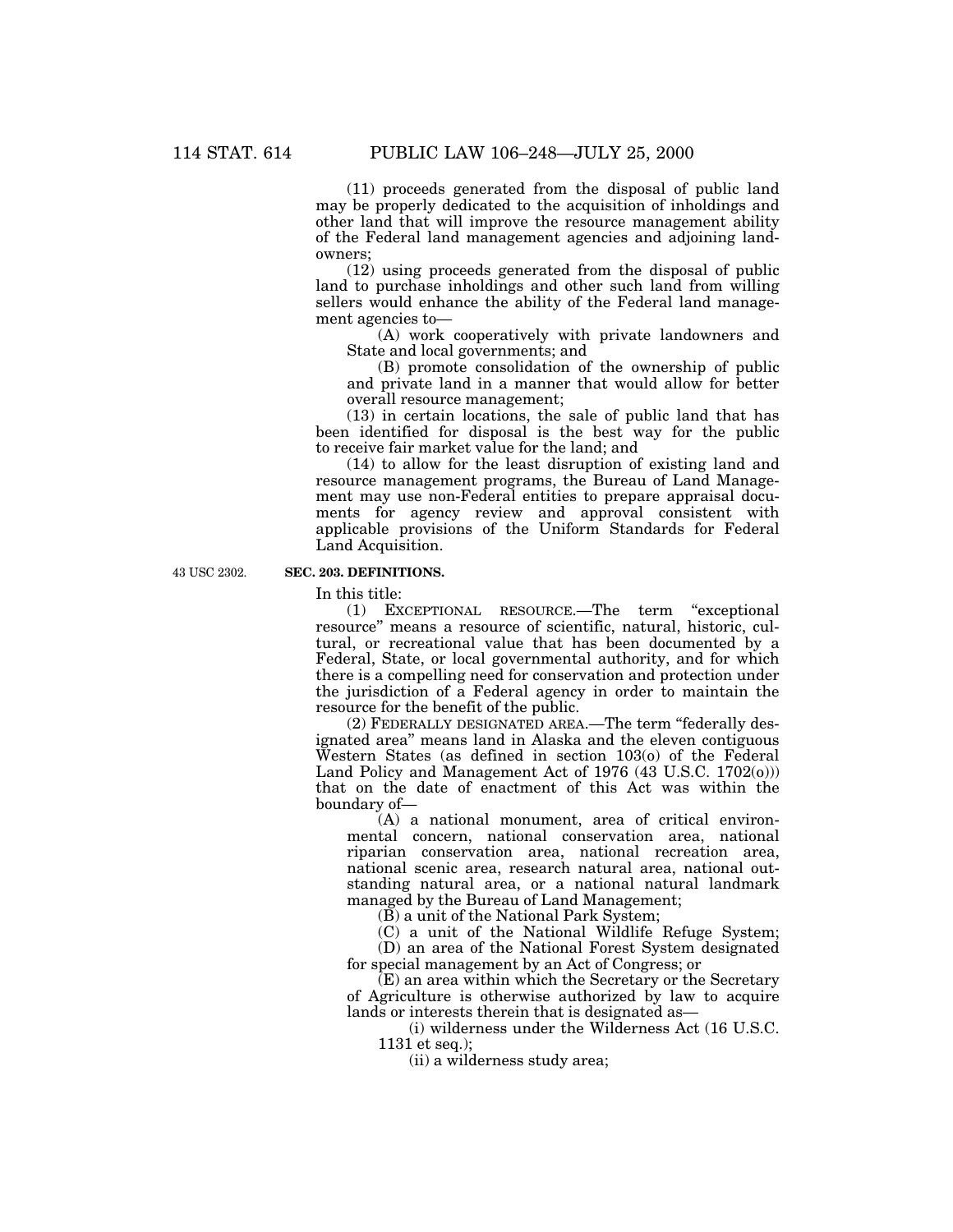(iii) a component of the Wild and Scenic Rivers System under the Wild and Scenic Rivers Act (16 U.S.C. 1271 et seq.); or

(iv) a component of the National Trails System under the National Trails System Act (16 U.S.C. 1241 et seq.).

(3) INHOLDING.—The term ''inholding'' means any right, title, or interest, held by a non-Federal entity, in or to a tract of land that lies within the boundary of a federally designated area.

(4) PUBLIC LAND.—The term ''public land'' means public lands (as defined in section 103 of the Federal Land Policy and Management Act of 1976 (43 U.S.C. 1702)).

(5) SECRETARY.—The term ''Secretary'' means the Secretary of the Interior.

## **SEC. 204. IDENTIFICATION OF INHOLDINGS.**

(a) IN GENERAL.—The Secretary and the Secretary of Agri-Procedures. culture shall establish a procedure to—

(1) identify, by State, inholdings for which the landowner has indicated a desire to sell the land or interest therein to the United States; and

(2) prioritize the acquisition of inholdings in accordance with section  $206(c)(3)$ .

(b) PUBLIC NOTICE.—As soon as practicable after the date of enactment of this title and periodically thereafter, the Secretary and the Secretary of Agriculture shall provide public notice of the procedures referred to in subsection (a), including any information necessary for the consideration of an inholding under section 206. Such notice shall include publication in the Federal Register and by such other means as the Secretary and the Secretary of Agriculture determine to be appropriate.

(c) IDENTIFICATION.—An inholding—

(1) shall be considered for identification under this section only if the Secretary or the Secretary of Agriculture receive notification of a desire to sell from the landowner in response to public notice given under subsection (b); and

(2) shall be deemed to have been established as of the later of—

(A) the earlier of—

(i) the date on which the land was withdrawn from the public domain; or

(ii) the date on which the land was established or designated for special management; or

(B) the date on which the inholding was acquired by the current owner.

(d) NO OBLIGATION TO CONVEY OR ACQUIRE.—The identification of an inholding under this section creates no obligation on the part of a landowner to convey the inholding or any obligation on the part of the United States to acquire the inholding.

## **SEC. 205. DISPOSAL OF PUBLIC LAND.**

(a) IN GENERAL.—The Secretary shall establish a program, using funds made available under section 206, to complete appraisals and satisfy other legal requirements for the sale or exchange of public land identified for disposal under approved land use plans (as in effect on the date of enactment of this Act) under

43 USC 2304.

Federal Register, publication.

43 USC 2303.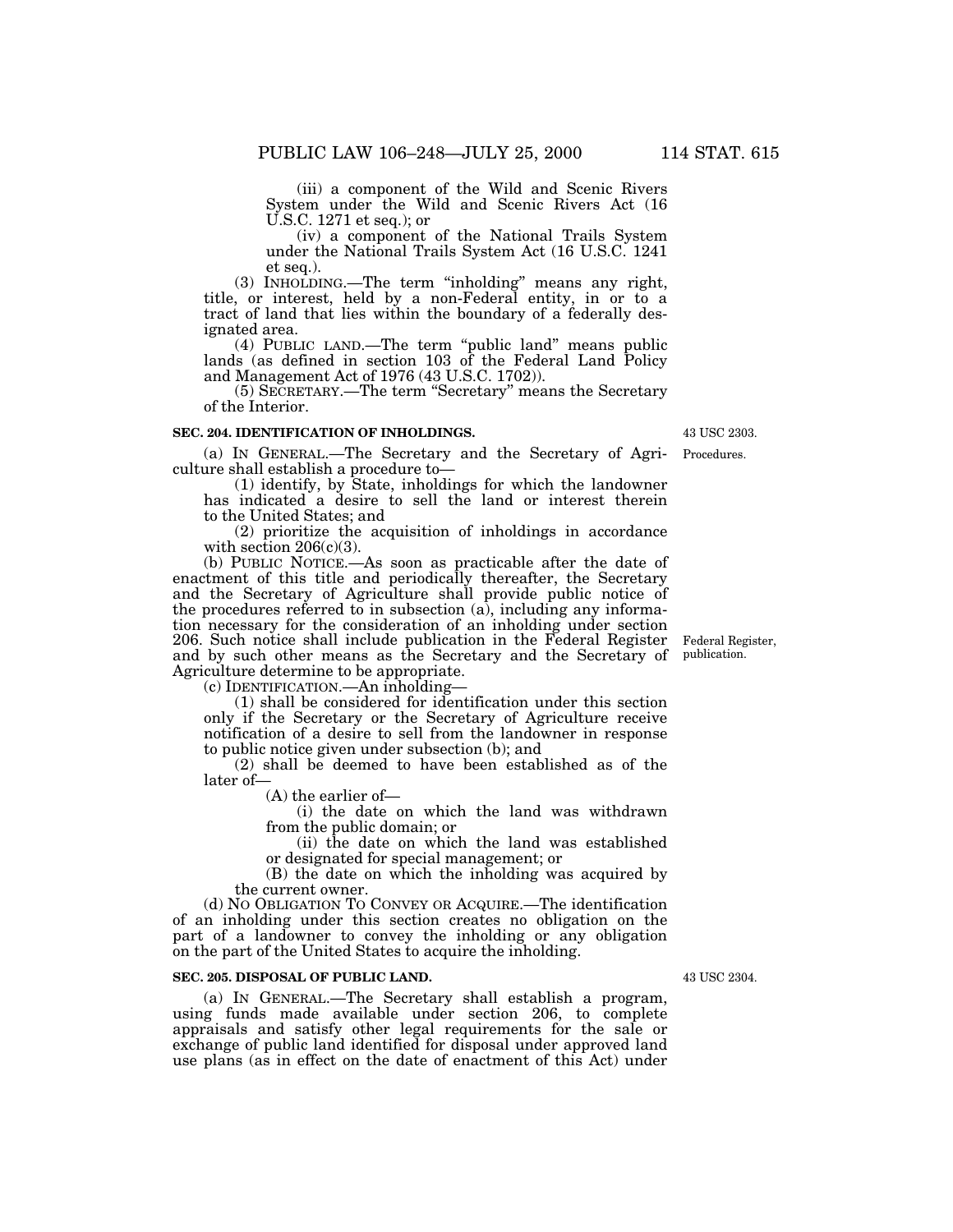section 202 of the Federal Land Policy and Management Act of 1976 (43 U.S.C. 1712).

(b) SALE OF PUBLIC LAND.—

(1) IN GENERAL.—The sale of public land so identified shall be conducted in accordance with sections 203 and 209 of the Federal Land Policy and Management Act of 1976 (43 U.S.C. 1713, 1719).

(2) EXCEPTIONS TO COMPETITIVE BIDDING REQUIREMENTS.— The exceptions to competitive bidding requirements under section 203(f) of the Federal Land Policy and Management Act of 1976 (43 U.S.C. 1713(f)) shall apply to this section in cases in which the Secretary determines it to be necessary.

(c) REPORT IN PUBLIC LAND STATISTICS.—The Secretary shall provide in the annual publication of Public Land Statistics, a report of activities under this section.

(d) TERMINATION OF AUTHORITY.—The authority provided under this section shall terminate 10 years after the date of enactment of this Act.

43 USC 2305.

## **SEC. 206. FEDERAL LAND DISPOSAL ACCOUNT.**

(a) DEPOSIT OF PROCEEDS.—Notwithstanding any other law (except a law that specifically provides for a proportion of the proceeds to be distributed to any trust funds of any States), the gross proceeds of the sale or exchange of public land under this Act shall be deposited in a separate account in the Treasury of the United States to be known as the ''Federal Land Disposal Account''.

(b) AVAILABILITY.—Amounts in the Federal Land Disposal Account shall be available to the Secretary and the Secretary of Agriculture, without further Act of appropriation, to carry out this title.

(c) USE OF THE FEDERAL LAND DISPOSAL ACCOUNT.—

(1) IN GENERAL.—Funds in the Federal Land Disposal Account shall be expended in accordance with this subsection. (2) FUND ALLOCATION.—

(A) PURCHASE OF LAND.—Except as authorized under subparagraph  $(C)$ , funds shall be used to purchase lands or interests therein that are otherwise authorized by law to be acquired, and that are—

(i) inholdings; and

(ii) adjacent to federally designated areas and contain exceptional resources.

(B) INHOLDINGS.—Not less than 80 percent of the funds allocated for the purchase of land within each State shall be used to acquire inholdings identified under section 204.

(C) ADMINISTRATIVE AND OTHER EXPENSES.—An amount not to exceed 20 percent of the funds deposited in the Federal Land Disposal Account may be used by the Secretary for administrative and other expenses necessary to carry out the land disposal program under section 205.

(D) SAME STATE PURCHASES.—Of the amounts not used under subparagraph (C), not less than 80 percent shall be expended within the State in which the funds were generated. Any remaining funds may be expended in any other State.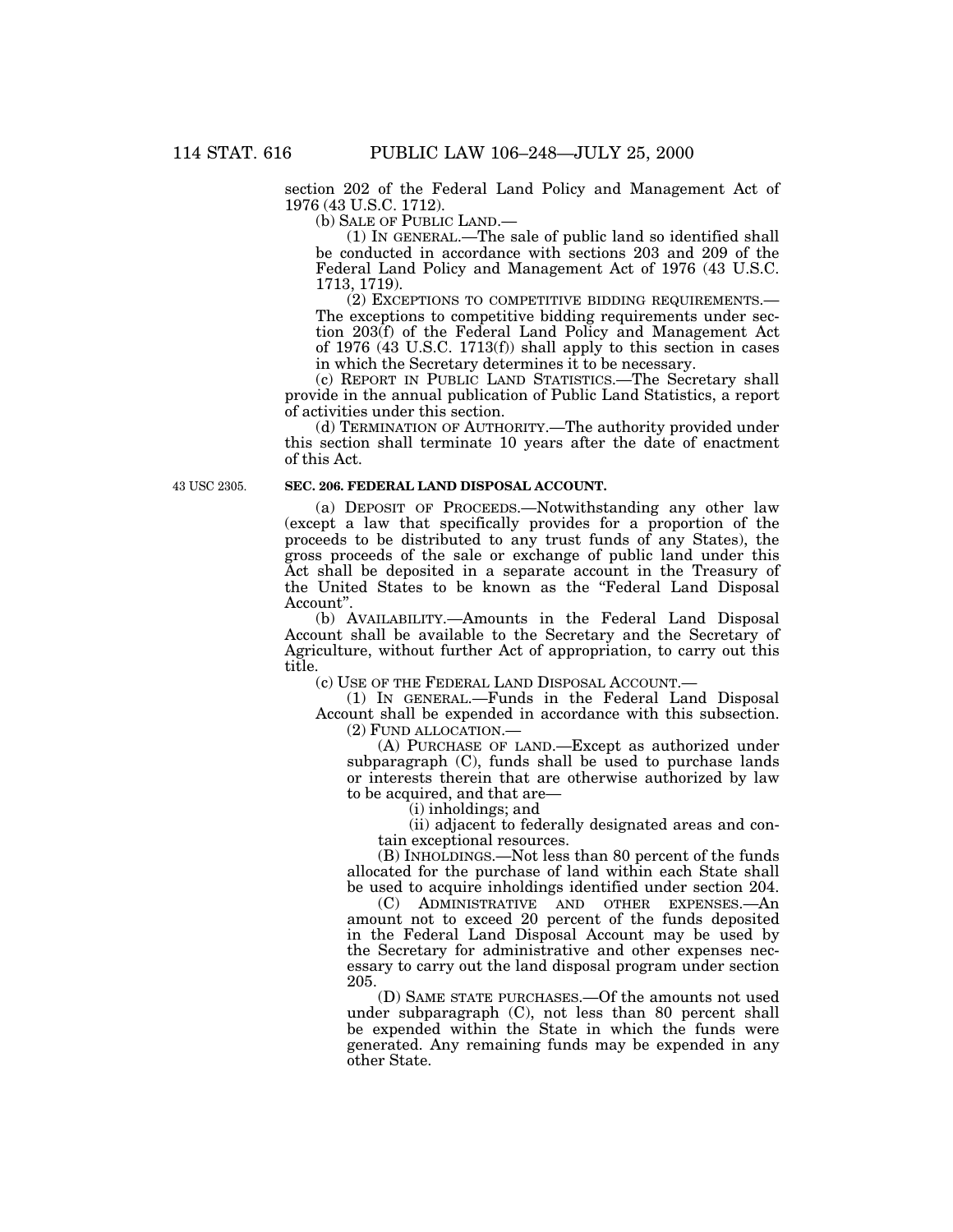(3) PRIORITY.—The Secretary and the Secretary of Agri-Procedures. culture shall develop a procedure for prioritizing the acquisition of inholdings and non-Federal lands with exceptional resources as provided in paragraph (2). Such procedure shall consider—

(A) the date the inholding was established (as provided in section  $204(c)$ ;

(B) the extent to which acquisition of the land or interest therein will facilitate management efficiency; and

(C) such other criteria as the Secretary and the Secretary of Agriculture deem appropriate.

(4) BASIS OF SALE.—Any land acquired under this section shall be—

(A) from a willing seller;

(B) contingent on the conveyance of title acceptable to the Secretary, or the Secretary of Agriculture in the case of an acquisition of National Forest System land, using title standards of the Attorney General;

 $(C)$  at a price not to exceed fair market value consistent with applicable provisions of the Uniform Appraisal Standards for Federal Land Acquisitions; and

(D) managed as part of the unit within which it is contained.

(d) CONTAMINATED SITES AND SITES DIFFICULT AND UNECO-NOMIC TO MANAGE.—Funds in the Federal Land Disposal Account shall not be used to purchase land or an interest in land that, as determined by the Secretary or the Secretary of Agriculture—

(1) contains a hazardous substance or is otherwise contaminated; or

(2) because of the location or other characteristics of the land, would be difficult or uneconomic to manage as Federal land.

(e) LAND AND WATER CONSERVATION FUND ACT.—Funds made available under this section shall be supplemental to any funds appropriated under the Land and Water Conservation Fund Act  $(16 \text{ U.S.C. } 460 - 4 \text{ et seq.}).$ 

(f) TERMINATION.—On termination of activities under section 205—

(1) the Federal Land Disposal Account shall be terminated; and

(2) any remaining balance in the account shall become available for appropriation under section 3 of the Land and Water Conservation Fund Act (16 U.S.C. 460l–6).

#### **SEC. 207. SPECIAL PROVISIONS.**

43 USC 2306.

(a) IN GENERAL.—Nothing in this title provides an exemption from any limitation on the acquisition of land or interest in land under any Federal law in effect on the date of enactment of this Act.

(b) OTHER LAW.—This title shall not apply to land eligible for sale under—

(1) Public Law 96–568 (commonly known as the ''Santini-Burton Act'') (94 Stat. 3381); or

(2) the Southern Nevada Public Land Management Act of 1998 (112 Stat. 2343).

(c) EXCHANGES.—Nothing in this title precludes, preempts, or limits the authority to exchange land under authorities providing for the exchange of Federal lands, including but not limited to—